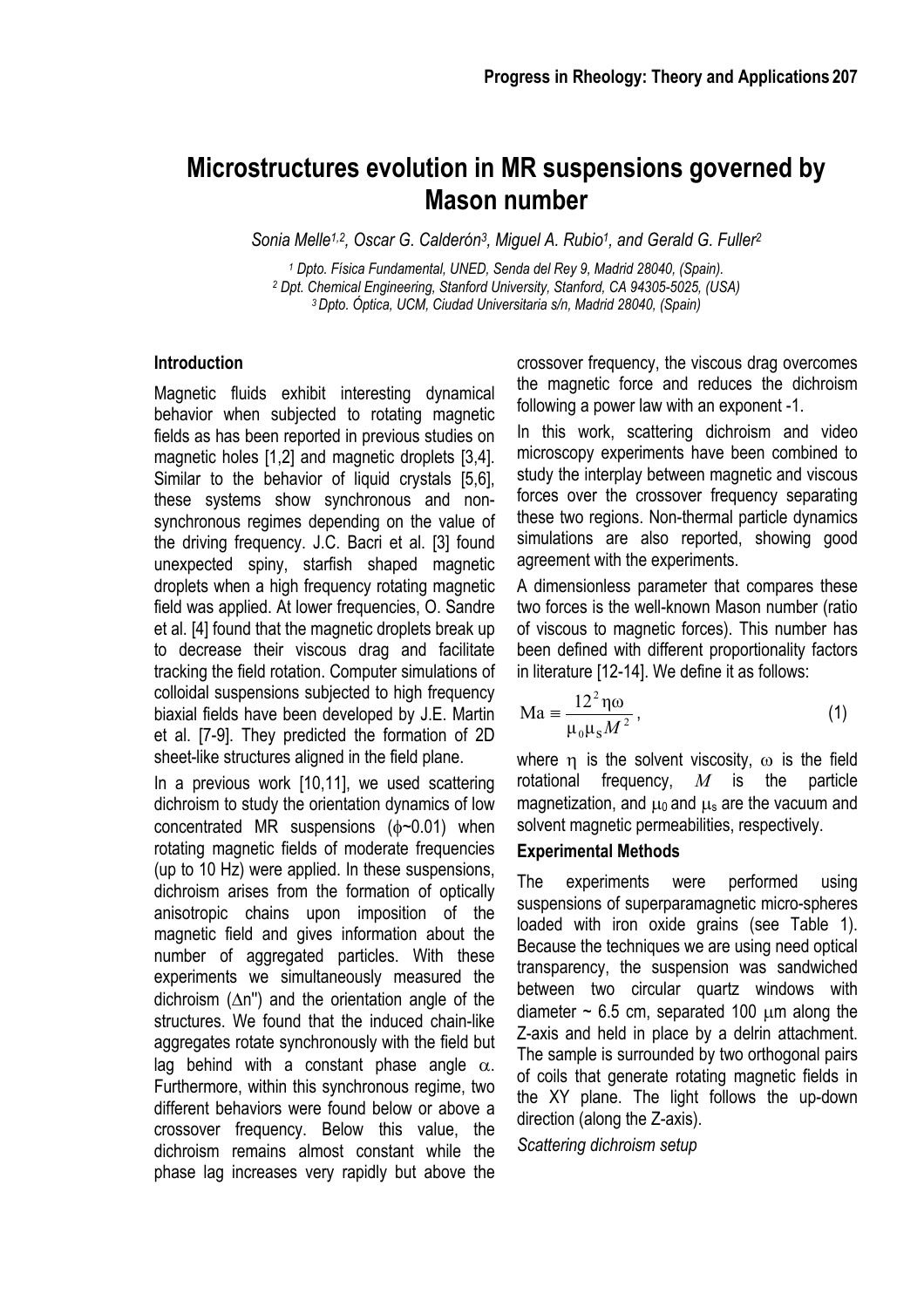## **208 Electrorheology and Magnetorheology**

Monochromatic light produced by a He-Ne laser  $(\lambda_L = 632.8 \text{ nm})$  is sent through a polarizer oriented at  $0^\circ$  (reference angle of the optical system), a photoelastic modulator (PEM) at 45° and a quarter wave plate at 0°. The PEM produces a time dependent retardation given by  $\delta = A \sin(\omega_{\text{PEM}}t)$ , where A is the amplitude, and  $\omega_{\text{PEM}}$  = 50 kHz is the frequency. The light is then passed through the sample and the transmitted light is detected by a photodiode. The signal from the photodiode is then sent to two phase lock-in amplifiers, one of which extracts the signal component at the frequency of the PEM and the other which extracts the signal component at the second harmonic. The DC component of the light is isolated by passing the transmitted beam through a high pass filter. The three voltages are then digitized and measured using 16-bit analog-todigital data acquisition device (National Instruments). With this optical train we can simultaneously calculate the dichroism and the orientation angle. A full description of the experimental technique can be found in Refs. [10,15].

## *Videomicroscopy setup*

We illuminated the sample from the top side using a light source with flexible bundle. To amplify the images, we used the *Navitar*-12x zoom system, with which a resolution of 0.34-4.2 µm for fields of view around 170-2100 µm can be achieved. The images were recorded with a CCD video camera and then digitized on a computer for their subsequent analysis.

| Videomicroscopy         | <b>Scattering dichroism</b> |
|-------------------------|-----------------------------|
| 0 % glycerol            | 82.5 % glycerol             |
| $\phi = 0.0001$         | $\phi = 0.016$              |
| diameter = $1.24 \mu m$ | diameter = $0.87 \mu m$     |
| Magnetic content 61 %   | Magnetic content 24.8 %     |

*Table 1. Characteristics of the magnetic suspensions* 

## **Results and Discussion**

#### *Scattering dichroism experiments*

We used scattering dichroism to study the interplay between viscous and magnetic forces on the dynamics of MR suspensions under rotating magnetic fields. As we previously showed [10], two different behaviors for the dichroism and the phase lag are found below or above a crossover frequency. We have studied the dependence of the crossover frequency on the magnetization by applying magnetic fields with different amplitudes on the same suspension. The dependence of the crossover frequency on the viscosity of the carrier fluid was analyzed applying a constant field on suspensions with different glycerol concentrations.

We found that the crossover frequency increases linearly with the square of the magnetization and decreases with the inverse of the viscosity, so the Mason number governs the dynamics. As expected from this result, we obtained a good collapse of the dichroism and the phase lag curves (measured at different magnetic fields and viscosities) with Mason number (see Fig. 1). The change in behavior of the dichroism and the phase lag occurs at a crossover Mason number,  $Ma<sub>c</sub>$  ~1, above which the viscous forces dominate and inhibit the aggregation process, being this the mechanism responsible for the decrease of dichroism.

## *Videomicroscopy experiments*

To better understand the dynamics governing MR suspensions under rotating magnetic fields, we performed video microscopy experiments on low volume fraction suspensions (φ~0.0001) for Ma values similar to the ones used on the scattering dichroism experiments presented above.



*Figure 1. Collapse of dichroism and phase lag with Mason number for different magnetic field strengths* 

Direct observations show that chains rotate synchronously with the field adjusting their size to decrease their viscous drag (see Fig. 2). The average size of the aggregates decreases with frequency following a power law behavior with an exponent close to -0.5, the same exponent found in steady shear experiments with constant fields [16]. For Ma<<1, although the length of the chains decreases with frequency, the number of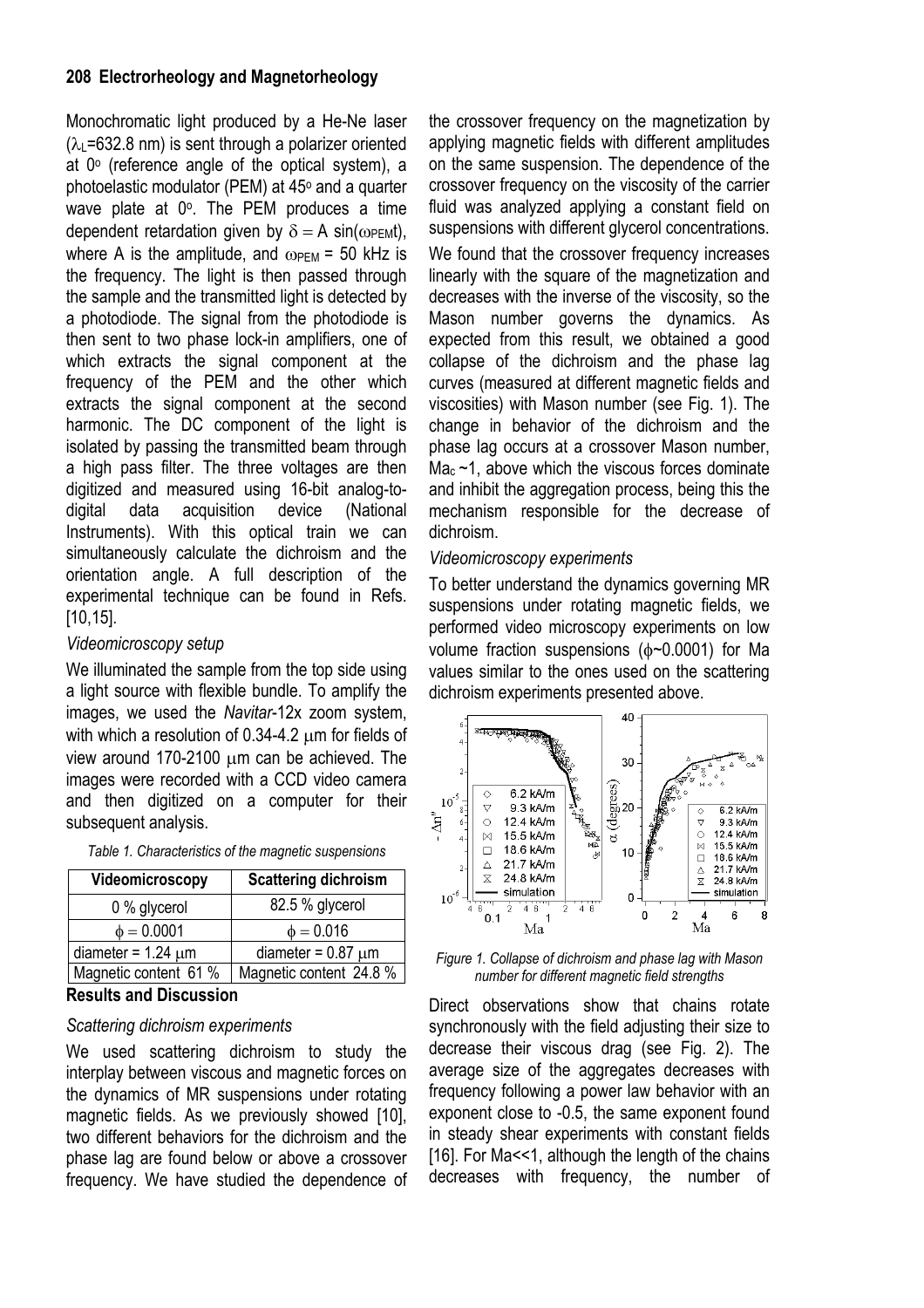#### **Progress in Rheology: Theory and Applications 209**

aggregated particles (dichroism) remains almost constant supporting the scattering dichroism findings.

However, once the crossover Mason number is surpassed, the viscous forces dominates the magnetic ones and the aggregation process is inhibit increasing the number of isolated particles, i. e. decreasing the dichroism. Furthermore, for Ma>>1 this magnetic field value is not strong enough for the structures to remain aligned in the field direction and disk-like structures formed by 4- 6 particles can be observed (see right image in Fig. 2). As these structures are more isotropic a decrease of dichroism is induced. These structures also rotate with or against the field. Similar structures were found on electrorheological fluids subjected to high frequency rotating fields [17].

For this low field, fragmentation and aggregation processes are observed at low frequencies. As an example, the break up process of a rotating with frequency f= 0.01 Hz is shown in Fig. 3. This S shape has been also reported for chains subject to shear in the direction perpendicular to the field [16], and also for magnetic droplets under rotating fields [4].



*Figure 2. Video-microscopy images recorded after 300s of applying a magnetic field with amplitude H=1.55 kA/m for different rotational frequencies. Ma = 0.0012 (right). Ma = 1.2 (left). Field of view: 43 x 43* µ*m* 



*Figure 3. Detail of the S shape of a chain induced on the same suspensions when a magnetic field of amplitude H=1.55 kA/m rotates counter clockwise with f = 0.01 Hz. Field of View: 14.4 x 14.2* µ*m* 

#### *Simulations*

In order to interpret the experimental results we developed non-thermal molecular dynamics simulations in 2D. The particles are essentially hard spheres with induced dipolar interactions and Stokes friction against the solvent. The inertial term is neglected because the viscous drag term dominates.

The simulations reveal that the magnetic dipolar interaction induces the formation of chainlike structures that follow the magnetic field rotating with the same frequency in agreement with the experimental findings. In Fig. 4 we plot the particles position in the XY plane for different frequencies (Mason numbers) at an arbitrary time. As demonstrated in this figure, the size of the structures becomes smaller as the rotating frequency increases. This indicates that hydrodynamic friction forces overcome the dipolar magnetic forces and therefore the chains break up to decrease their viscous drag.

The average length of the chains decreases with frequency following a power law with an exponent close to -0.5, in agreement with the video microscopy results.

The calculated number of aggregated particles and phase lag are shown in Fig. 1 (solid line). Two different regimes appear in agreement with the experimental results.